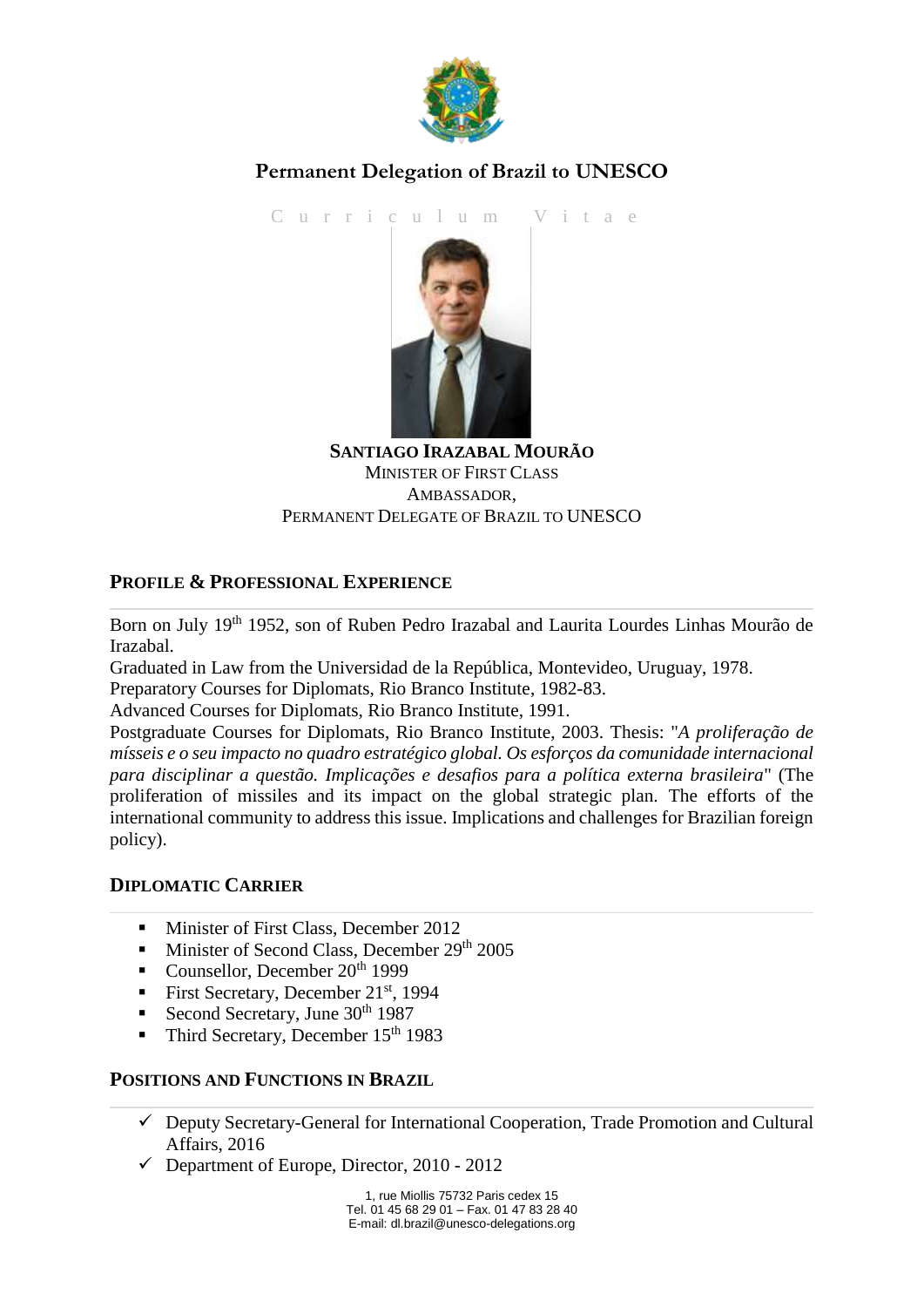

### **Permanent Delegation of Brazil to UNESCO**

- $\checkmark$  Division of Disarmament and Sensitive Technologies, Chief, 2004 2010
- $\checkmark$  Office of the Minister of State, Counsellor, 1998 2000
- $\checkmark$  Ministry of Planning and Budget, Cabinet, Special Adviser, 1995 1998
- Under Secretariat-General of Political Affairs, Counsellor, 1993 1995
- Division of Trade Promotion Operations, Assistant, 1986 1987
- $\checkmark$  Division of Fairs and Tourism, Assistant, 1984 1986

#### **PERMANENT MISSIONS ABROAD**

- Embassy of the Islamic Republic of Iran, Ambassador, 2012 2016
- Delegation to the United Nations, New York, Counselor, 2000 2004
- Embassy in Assumption, Second Secretary, 1990 1993
- Embassy in Washington, Third and Second Secretary, 1987 1990

#### **MISSIONS ABROAD**

| 2003/05/10 | United Nations Disarmament Commission (UNDC), WG II - Conventional<br>Armaments/Confidence Building Measures, Chairman. |
|------------|-------------------------------------------------------------------------------------------------------------------------|
| 2004/01/15 | II United Nations Panel Of Governmental Experts On The Issue Of Missiles In                                             |
|            | All Its Aspects, Chairman.                                                                                              |
| 2007/06/03 | III United Nations Panel Of Governmental Experts On The Issue Of Missiles In                                            |
|            | All Its Aspects, Chairman.                                                                                              |
| 2007/07/11 | 22 <sup>nd</sup> Plenary Meeting of the Missile Technology Control Regime (MTCR),                                       |
|            | Athens, Head of Delegation.                                                                                             |
| 2008/05/22 | 18 <sup>th</sup> Plenary Meeting of the Nuclear Suppliers Group (NSG), Berlin, Head of                                  |
|            | Delegation.                                                                                                             |
| 2011/04/13 | 25 <sup>th</sup> Plenary Meeting of the Missile Technology Control Regime (MTCR),                                       |
|            | Buenos Aires, Head of Delegation.                                                                                       |
| 2008/11/05 | 23 <sup>rd</sup> Plenary Meeting of the Missile Technology Control Regime (MTCR),                                       |
|            | Canberra, Head of Delegation.                                                                                           |
| 2009/06/08 | 19 <sup>th</sup> Plenary Meeting of the Nuclear Suppliers Group (NSG), Budapest, Head of                                |
|            | Delegation.                                                                                                             |
| 2009/11/09 | $24th$ Plenary Meeting of the Missile Technology Control Regime, (MTCR), Rio                                            |
|            | de Janeiro, Head of Delegation.                                                                                         |
| 2010/02/01 | Missile Technology Control Regime (MTCR), Chairman.                                                                     |

#### **TEACHING POSITIONS AND OTHER ACADEMIC ACTIVITIES**

21/10/2003 **-** Postgraduate Courses of the Rio Branco Institute: Missile proliferation and its impact on the global strategic plan. The efforts of the international community to address this issue. Implications and challenges for Brazil's foreign policy.

#### **DECORATIONS**

1998/04/20 Order of Rio Branco, Brazil, Officer.